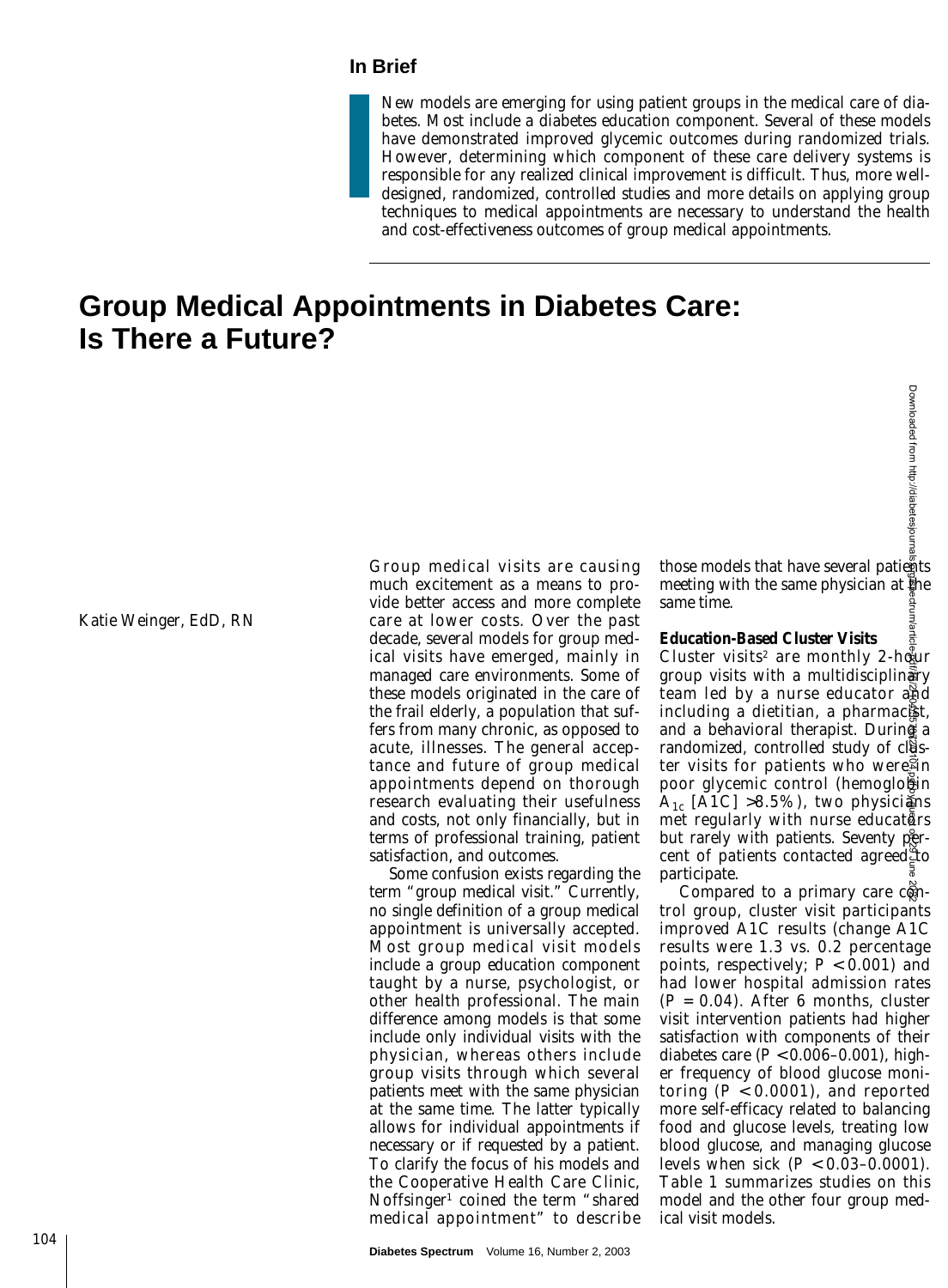| <b>Group Visit Model</b>                                                                   | <b>Author</b>                      | Design/Control<br>Group                              | <b>Subjects</b>                                                                 | <b>Setting</b>                        | <b>Results</b>                                                                                                                                                                                                                                                                                   |
|--------------------------------------------------------------------------------------------|------------------------------------|------------------------------------------------------|---------------------------------------------------------------------------------|---------------------------------------|--------------------------------------------------------------------------------------------------------------------------------------------------------------------------------------------------------------------------------------------------------------------------------------------------|
| <b>Cluster visits</b>                                                                      | Sadur et al., 1999                 | RCT/usual care                                       | $\sim$ 142–156 diabetic<br>patients with A1C<br>$>8.5\%$                        | <b>HMO</b>                            | Improved A1C; improved satisfaction<br>with diabetes care; increased frequency<br>of SMBG                                                                                                                                                                                                        |
| Chronic care clinics<br>with individual physi-<br>cian and pharmacy visits                 | Wagner et al., 2001 RCT/usual care |                                                      | 35 primary care prac- HMO<br>tices servicing 707<br>diabetic patients           |                                       | Fewer specialty and emergency room vis-<br>its; improved bed disability days and<br>Short-Form 36 general health; no differ-<br>ences on A1C or other physiological<br>measures                                                                                                                  |
|                                                                                            | Coleman et al.,<br>1999            | RCT/usual care                                       | 9 primary care prac-<br>tices: 169 frail older<br>adult patients                | HMO                                   | After 24-month follow-up, intervention<br>and control groups did not differ on<br>costs, utilization, incontinence, falls,<br>depression, or physical functioning                                                                                                                                |
| Group medical visits<br>(CCHC) as required or<br>requested                                 | Beck et al., 1997                  | RCT/usual care                                       | 321 chronically ill<br>elderly patients                                         | <b>HMO</b>                            | Fewer repeated hospitalizations and spe-<br>cialty and emergency room visits; greater<br>satisfaction, lower monthly costs after 1-<br>year follow-up                                                                                                                                            |
|                                                                                            | Coleman et al.,<br>2001            | RCT/usual care                                       | 295 chronically ill<br>elderly patients                                         | <b>HMO</b>                            | Fewer emergency room visits and hospi-<br>talizations; less likely to have any emer-<br>gency room visits                                                                                                                                                                                        |
| Group medical visits<br>with individual new<br>problem and annual<br>check-up visits       | Trento et al., 2001,<br>2002       | RCT/individual<br>visit and education                | 112 diabetic patients                                                           | <b>Diabetes</b><br>clinic in<br>Italy | Lower A1C levels, improved diabetes<br>knowledge and quality of life compared<br>to controls at 2- and 4-year follow-up;<br>less progression of retinopathy at 4-year<br>follow-up; higher 4-year costs for group<br>patients, averaging 2.12 US\$ more per<br>quality of life point gained      |
| Group medical return<br>visit with individual<br>medical visit as required<br>or requested | Noffsinger, 2001                   | Quality improve-<br>ment project/no<br>control group | 3-physician neurolo-<br>gy practice; number<br>of volunteer patients<br>unclear | <b>HMO</b>                            | Reduced waiting time for appointments<br>with more available appointments and<br>decreased number of past due appoint-<br>ments; 81% of patients reported being<br>"very satisfied" with visit, 16% "some-<br>what satisfied," and 3% "neutral"; no<br>physiological or other patient data given |

### **Table 1. Summary of Studies Examining the Use of Groups in Medical Care**

RCT, randomized, controlled trial; SMBG, self-monitoring of blood glucose; US\$, United States dollars

#### **Chronic Care Clinics**

A second model posits that chronic care clinics within a health maintenance organization (HMO) provide better health outcomes for older individuals and for those with chronic illness than typical primary care visits. These clinics are based on a chronic disease approach to illness that recognizes the need for active patient participation and supports patients' confidence and skills in managing their illness.3 Chronic care clinic visits for approximately eight patients at a time consist of a standardized assessment, and individual (not group) appointments with the primary care physician, nurse, and clinical pharmacist, followed by group education and support.

A randomized, controlled trial4 evaluated the use of chronic care clinics for the treatment of diabetes within a primary care setting of a large HMO. Primary care practices within the HMO were randomized to either chronic care clinic (intervention) (*n* = 278 patients) or usual care (control; *n* = 429 patients).

Approximately 35% of invited patients never attended the chronic care clinics. Two reasons cited were a reluctance to participate in groups" and "concern about the length of the visit." Results showed that after 24 months' follow-up, glycemic control deteriorated equally in both groups (mean A1C from 7.4 to 7.9%), whereas total cholesterol improved slightly in both groups. On average, chronic care clinic patients had more primary care visits (6.4 vs. 5.5,  $P = 0.05$  and fewer emergency department (0.1 vs. 0.2,  $P = 0.04$ ) and specialty (2.8 vs. 3.7, *P* = 0.007) visits per year than control patients. One must interpret the reduced utilization of medical services—particularly specialty services—for intervention patients cautiously in light of the deterioration in glycemic control. Intervention patients also averaged fewer bed disability days (31.5 vs. 39.4, *P* = 0.02) per year and scored slightly higher on the general health subscale of the Short-Form 36 (46.8 vs. 44,  $P = 0.03$ .

Another randomized, control trial evaluating chronic care clinics for high-risk or frail elderly patients in the Downloaded from http://diabetesjournals.org/spectrum/article-pdf/16/2/104/557872/0104.pdf by guest on 29 June Downloaded from http://diabetesjournals.org/spectrum/article-pdf/16/2/104/557872/0104.pdf by guest on 29 June 2022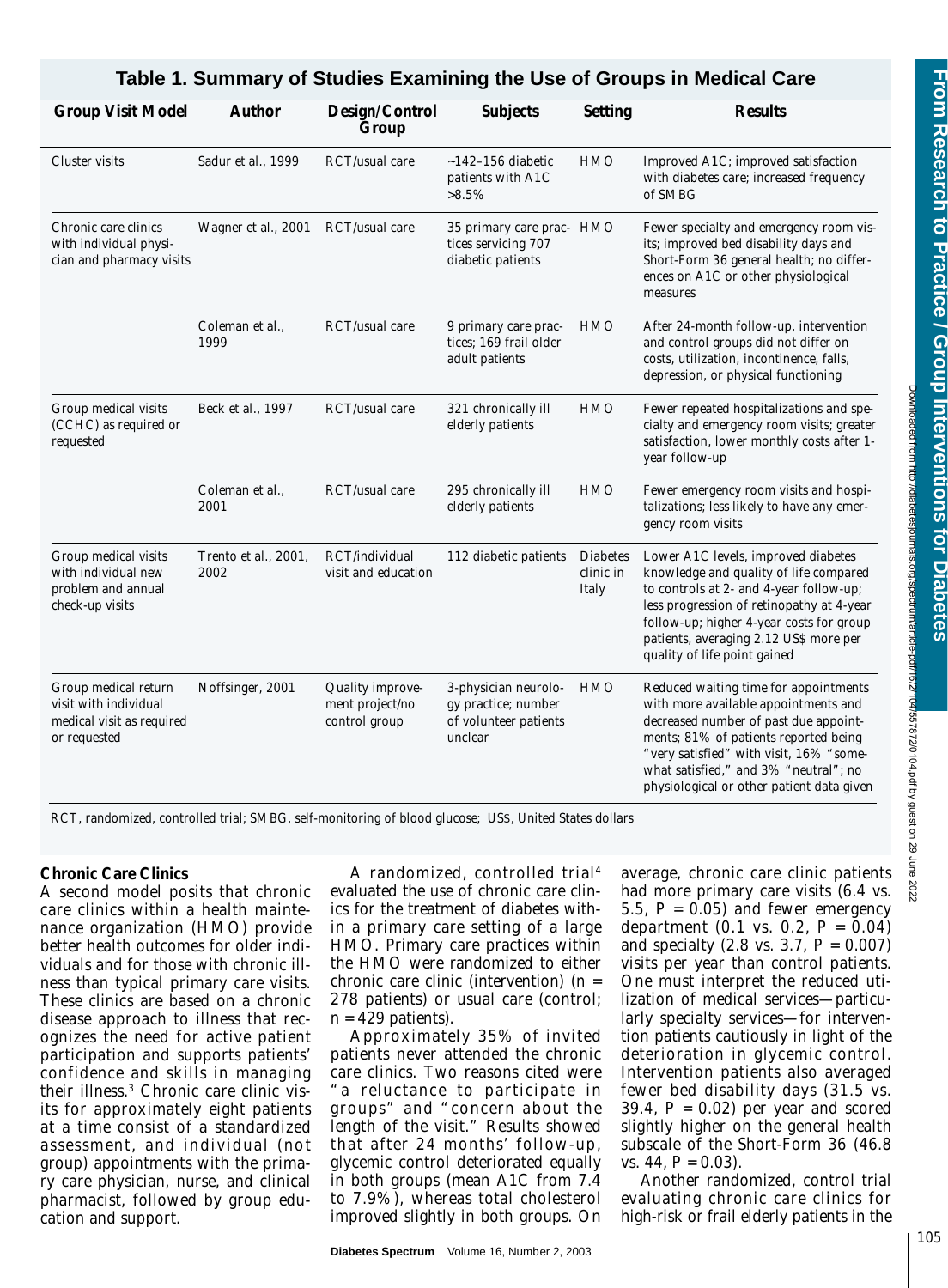same large HMO found no difference between intervention and control groups after 24 months of follow-up.5 The clinics consisted of a 30-minute visit with the physician and nurse emphasizing reduction of disability, a 15-minute session with the pharmacist, and a group self-management education session with topics selected by the group. Finally, the treatment team had access to health status assessment information.

Chronic care clinic elderly patients did not differ from control subjects in health status or in cost of medical care. Although the authors noted several methodological challenges in studying health care delivery in an HMO, Williams,<sup>6</sup> in an editorial on chronic care clinics, suggested that the quality of the intervention and conceptual problems may also be implicated, particularly the paradigm's lack of emphasis on changing both physician and patient behavior.

#### **Group Medical Visits**

Trento et al. $<sup>7</sup>$  investigated group visits</sup> that provide a group educational assessment and diabetes education facilitated by a physician and an "educationist." One hundred and twelve patients were randomized to either the group visit or to individual medical and diabetes educator visits. Twenty-two patients discontinued participation (13 intervention, 9 control group patients). Group visit patients who needed clinical attention or who requested a private physician appointment were seen after the education session. The same physicians and educators provided care for patients in both the intervention and control groups.

Although A1C results were similar for the two groups at baseline, after 2 years, A1C results of patients attending the group visits maintained their baseline levels while those of control subjects deteriorated (baseline A1C for both groups  $7.4 \pm 1.4\%$ ; final A1C for intervention group  $7.5 \pm 1.4\%$  vs. 8.3  $\pm$  1.8% for control group,  $P < 0.002$ ). Group visit patients also had more improved quality of life, diabetes knowledge, and health problem identification (all  $P < 0.001$ ). At the 4-year follow-up, group intervention patients showed less progression of retinopathy, lower A1C results, and improved diabetes knowledge and quality of life compared to control patients.8 Although the group intervention was more expensive, the cost was only

\$2.12 more per point gain in quality of life score.

The Cooperative Health Care Clinic  $(CHCC)^{9-12}$  offers a different model of group medical visits that attempts to provide more efficient care to chronically ill elderly patients who have patterns of high utilization of medical care. Invited patients attend monthly group appointments that consist of a 15-minute warm-up and socialization session during which they usually discuss events that happened since the last meeting, a 30 minute health education session on a topic decided in the previous meeting, a 15-minute break during which the primary care physician circulates and interacts with individual patients while the nurse takes blood pressure and other health measurements and assessments, a 15-minute questionand-answer period, and 30 minutes for brief individual medical visits, if necessary.

A randomized, controlled, 1-year trial  $(n = 321)^{11}$  showed that CHCC participants had more visits  $(P = 0.02)$ and calls to the nurse  $(P = 0.04)$  but fewer emergency room visits (*P* = 0.009), fewer visits to subspecialists  $(P = 0.03)$ , and fewer repeat hospital admissions  $(P = 0.02)$ . The CHCC had a higher percentage of participants with updated influenza and pneumonia vaccinations. Both patients and physicians reported higher levels of satisfaction when compared to the control group. Costs for the CHCC averaged \$14.79 less per participant per month than for the control group. Of interest, 99 of 300 patients originally contacted refused participation. Among those randomized, 48 CHCC participants and 21 controls dropped from the study.

A second randomized, controlled trial used a broader selection of physician practices within the same large HMO to examine emergency department utilization among 295 older adults with  $>10$  visits per year.<sup>12</sup> Patients were randomized to the CHCC or usual care. After 2 years, intention-to-treat found that intervention patients were less likely to visit the emergency department (35 vs. 52%, *P* = 0.003) and had fewer emergency department visits (0.65 vs. 1.08;  $P = 0.005$ ) and hospitalizations (0.44) vs. 0.81; *P* = 0.04) than controls.

Another model of group medical visits is the Drop-In Group Medical Appointment.<sup>1,13</sup> This model was designed to solve access problems of follow-up patients in either primary care or subspecialty medicine while maintaining both patient and provider satisfaction. Approximately 10–15 patients attend 90-minute drop-in group medical appointments that consist of a 5-minute introduction by the behavioral therapist or nurse, 75 minutes during which the physician sees each patient in turn in the group setting, and 10 minutes for brief private physical examinations or discussions.

Drop-in medical appointments have not been formally evaluated with randomized, controlled trials. A quality improvement project evaluated the effect of Drop-In Group Medical Appointments on patient flow in a three-physician neurology practic $\mathbb{R}^{13}$ Results found improved access through reduction in wait time for appointments, with decreased patient complaints, and  $81\%$  of patients "very satisfied" with the droptin group appointment. Health outcomes were not studied.

Each of the models described abgve recognizes that patient education is extremely important. However, thêse models that were studied with randomized controlled trials were all compared to usual care rather than an intensive education group; thus,  $\bar{\mathfrak{g}}$ ne cannot determine if the education  $p\ddot{\tilde{g}}o$ gram component with physician involvement or the reformulated medical care delivery was the key to  $\frac{d}{dx}$ improvement in health outcomes $\sin$ diabetes.

Although people with diabetes appear to participate in and benefit from group education, the dropout rates cited in several studies of group models may affect findings and necessitate an intention-to-treat analysis. Only Wagner et al.<sup>4</sup> reported intention-to-treat analyses. High refusals may also indicate reluctance of patients to participate in group ventures when it concerns their medical visits and raises concerns about whether these results are generalizable to other diabetes populations. Further, most of these models have been implemented or tested in the HMO environment. three-physician neurology practice<sup>18</sup><br>Results found improved accessor<br>divorghants, with decreased patient<br>complaints, and 81% of patients<br>"ivery satisfied" with the dropen<br>group appointment. Health outcomes<br>were not studi

Other health care providers, such as those who have practices in fee-forservice environments, need to consider reimbursement, cost-effectiveness, and patient preferences before shared medical appointment models become generally accepted outside of HMOs. Thus, although there is much interest<br>in using groups to provide better